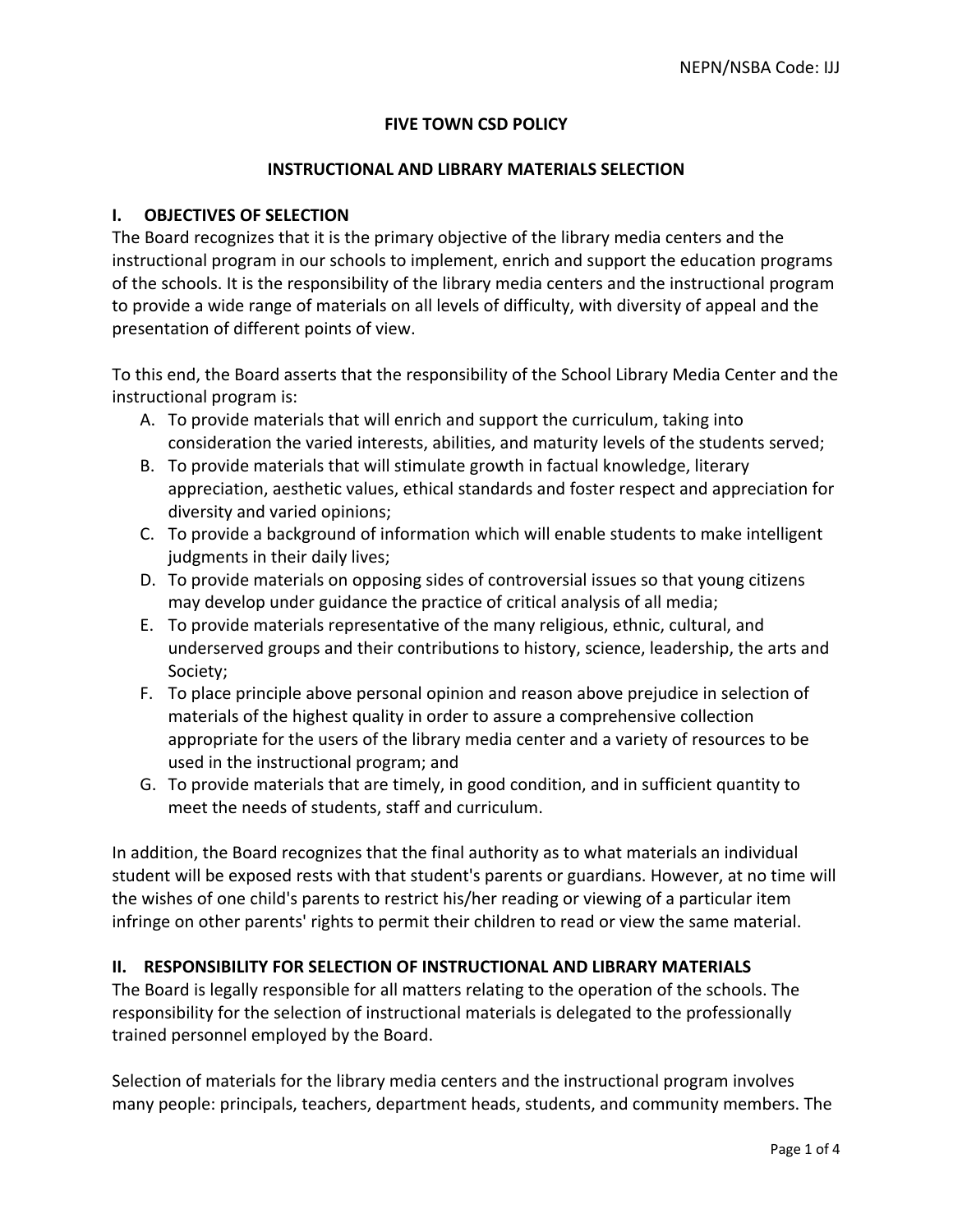responsibility for the coordination of the selection of library and instructional materials and the recommendation for purchase rests with professionally trained personnel. The Board is responsible to approve a uniform system of textbooks.

# **III. CRITERIA FOR SELECTION**

The needs of the individual school, based on knowledge of the curriculum and of the existing collection, are given first consideration.

Materials selected should:

- A. Support achievement of the content standards;
- B. Support the goals and objectives of the school system's educational programs;
- C. Enrich and support the curriculum;
- D. Take into consideration the varied interests, abilities, and maturity levels of the students served;
- E. Foster respect and appreciation for diversity and varied opinions;
- F. Give comprehensive, accurate and balanced representation to minorities and women in history, science, leadership, and the arts and acknowledge the contributions of ethnic, religious, and cultural groups;
- G. Present a balance of opposing sides of controversial issues to enable students to develop a capability for critical analysis;
- H. Stimulate growth in factual knowledge, literary appreciation, aesthetic values and ethical standards;
- I. Provide a background of information that will enable students to make informed decisions in their daily lives; and
- J. Respect the constraints of the school's budget.

Gift materials are judged by the same standards and are accepted or rejected by those standards. Multiple copies of outstanding and much-in-demand materials are purchased as needed. Worn or missing standard items are replaced periodically. Out of date or no longer useful materials are withdrawn from the collection/circulation.

## **IV. PROCEDURES FOR SELECTION**

In selecting the materials for purchase, the professional personnel evaluate the existing collection, consulting reputable, unbiased, professionally prepared selection aids and specialists from all departments and/or all grade levels.

Whenever possible, purchase of non-print materials shall be done only after personal evaluation by the librarian/media specialist and/or other appropriate staff. Reviewing aids may be used in lieu of personal evaluation.

The Superintendent shall recommend textbooks, supplies and apparatus with the approval of the Board and shall make all these purchases under rules adopted by the Board.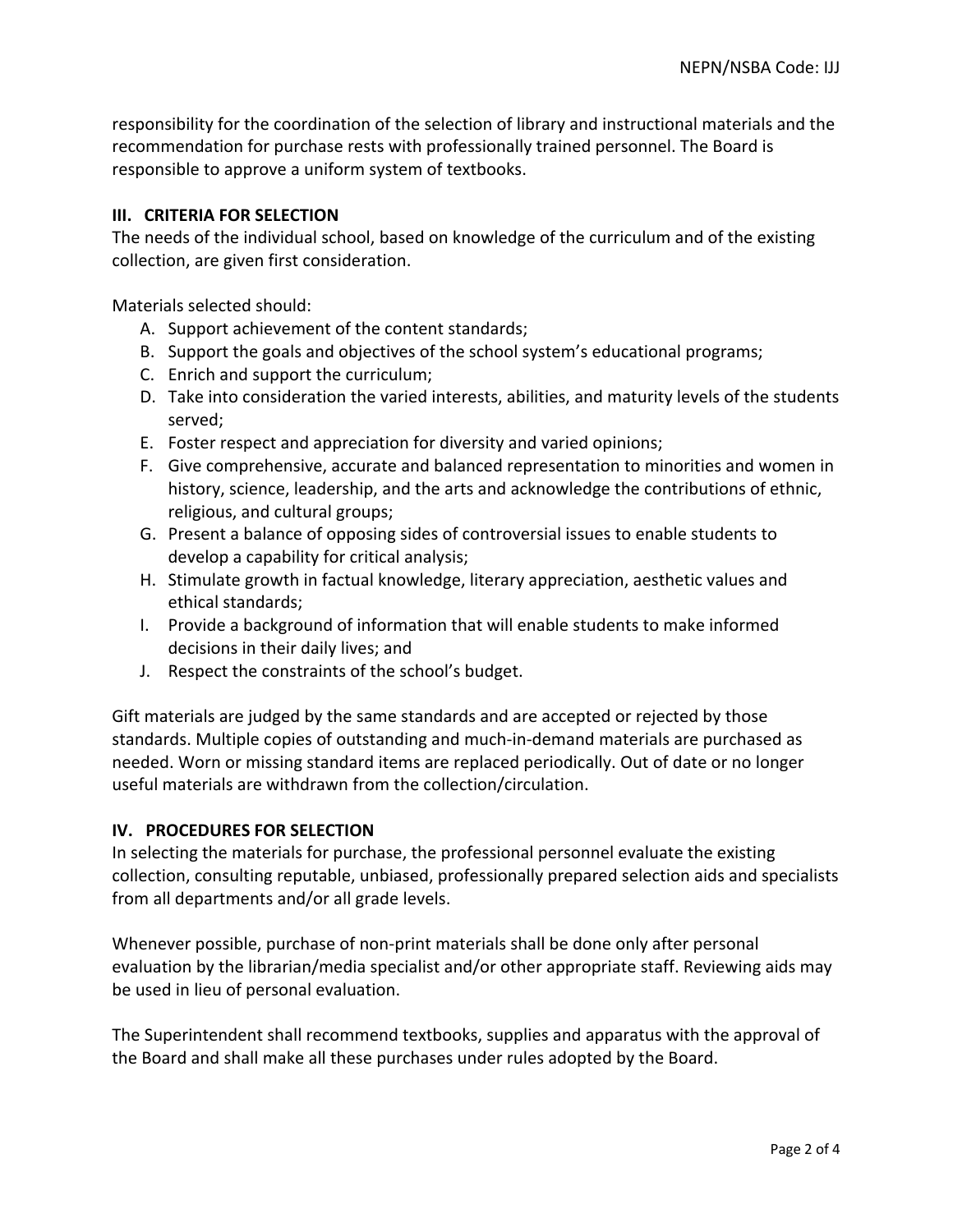# **V. CHALLENGED MATERIALS**

Despite the care taken to select materials for student and teacher use and the qualifications of the persons who select the materials, the District recognizes that occasional objections may be raised by students, parents/guardians, employees, or residents of the District. Challenges from individuals not in one of those identified groups will not be considered.

In the event a complaint is made, the following procedures will apply:

- A. The complaint shall fill out the "Citizen's Challenge to Educational Media" form (Challenge Form) and address their concerns to the person providing the materials in question. (The form will be handed into the person who provided the materials in question.) The form is IJJ-E and can be found here.
- B. If the complaint is not resolved, the staff member shall transfer the Challenge Form to the Principal and refer the complainant to them. The Principal will review policy IJJ and the Challenge Form with the complainant. A copy of the form will be forwarded to the Superintendent.
- C. If the complaint is still not resolved, the Superintendent shall appoint an Education Review Committee composed of the following persons to review the complaint: one building administrator; one librarian/media specialist; one classroom teacher; the department head in the subject area of the challenged materials; one community member. The members of the review committee will be anonymous to protect the objectivity of the deliberation. The review committee meeting will be closed, and the committee's discussions will be confidential. Comments from residents of the District related to the complaint should be directed to the Principal and will be relayed to the members of the committee.
- D. The review committee shall: read and examine the materials referred to them, including the completed Challenge Form (IJJ-E) ; check general acceptance of materials by reading reviews; weigh values and faults against each other and form opinions based on the material as a whole and not on passages or portions pulled out of context; meet to discuss the material and to prepare a written report on it. The report will present both majority and minority opinions and will make a recommendation to retain the material in its original location, to relocate the material, or to remove the material. The review committee's recommendation is intended to be an objective evaluation of the material within the scope of the District's relevant selection and adoption policies.
- E. The report of the committee shall be forwarded to the Superintendent who will inform the complainant of the results. No materials shall be removed from use until the review committee has made a final decision.
- F. The review committee's decision may be appealed to the Board. The Board may set aside a portion of a regular meeting or call a special meeting for the purpose of receiving testimony from representatives of the various points of view. The issue will be decided by the full board and not a sub-committee. The material in question shall be:
	- a. Reviewed objectively and in its full content;
	- b. Evaluated in terms of the needs and interest of students, school, curriculum and community;
	- c. Considered in the light of differing opinions; and